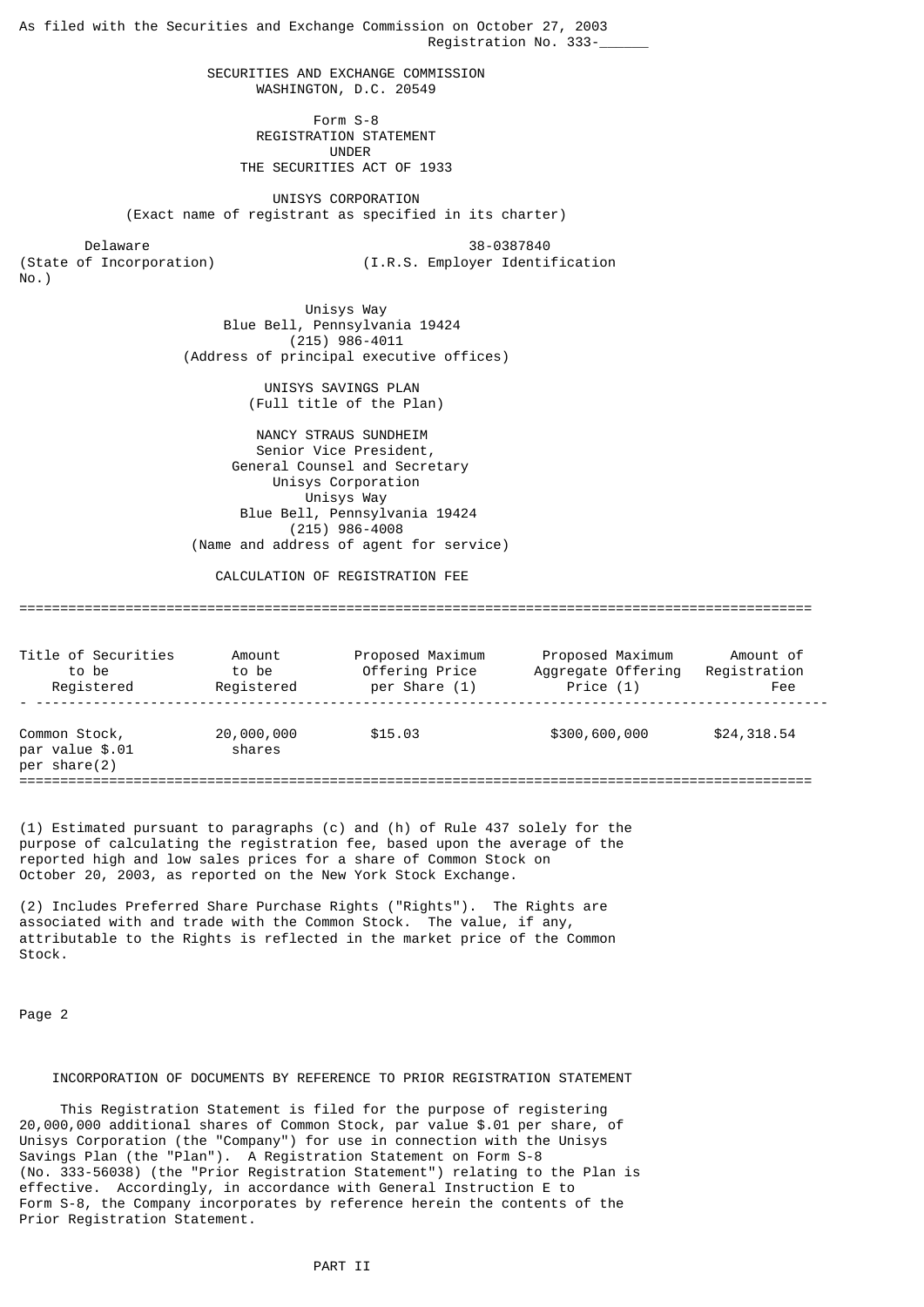Item 8. Exhibits

| Exhibit No. | Description                                                                                                                         |
|-------------|-------------------------------------------------------------------------------------------------------------------------------------|
| 5           | Opinion of Nancy Straus Sundheim, Esq. as to the legality<br>of the shares of Common Stock covered by the Registration<br>Statement |
| 23.1        | Consent of Ernst & Young LLP, independent auditors                                                                                  |
| 23.2        | Consent of counsel (included in opinion filed as Exhibit<br>5)                                                                      |
| 24          | Power of Attorney (included on the signature page hereof)                                                                           |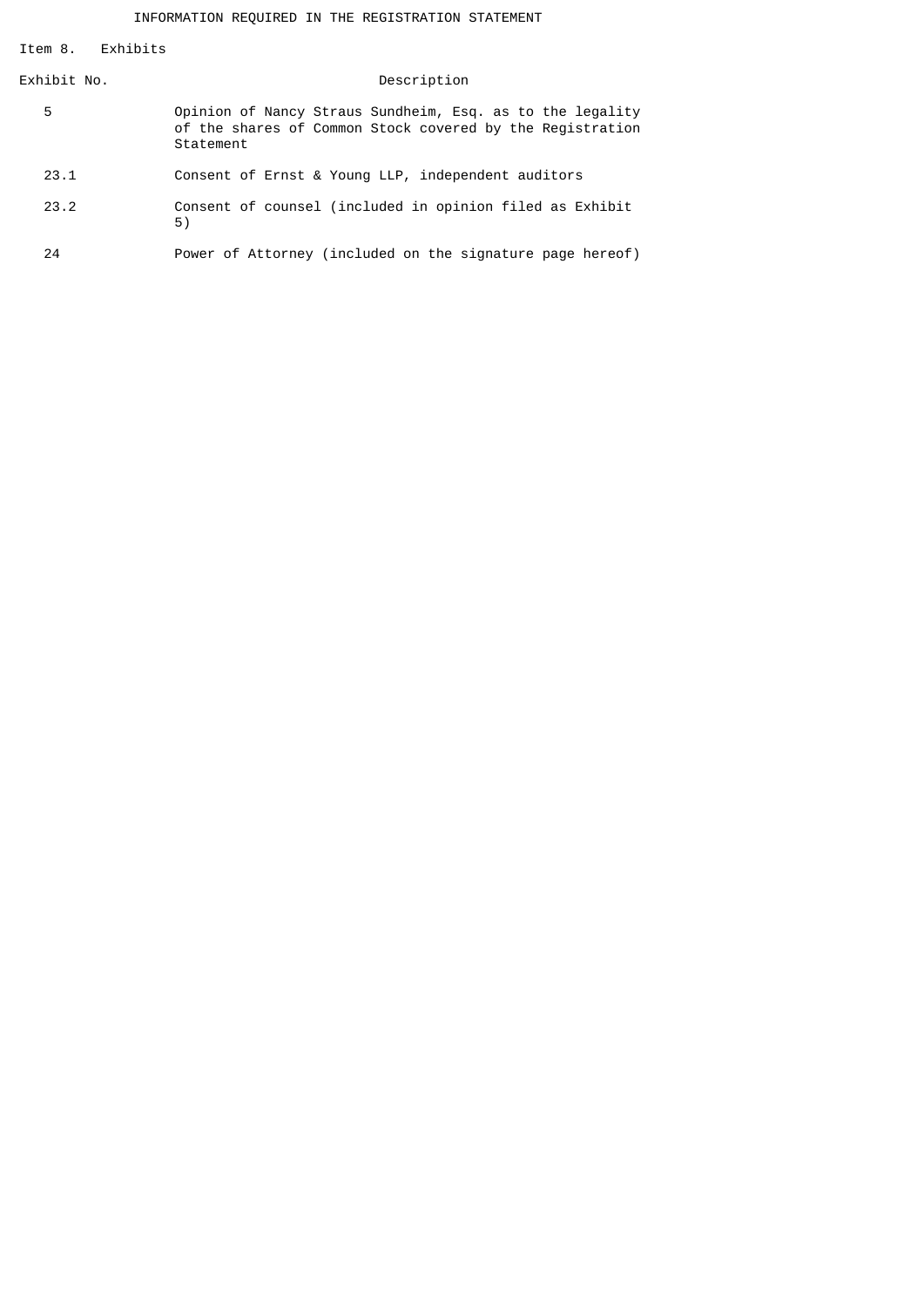### SIGNATURES

 Pursuant to the requirements of the Securities Act of 1933, the registrant certifies that it has reasonable grounds to believe that it meets all of the requirements for filing on Form S-8 and has duly caused this Registration Statement to be signed on its behalf by the undersigned, thereunto duly authorized, in the Township of Whitpain, Commonwealth of Pennsylvania, on October 23, 2003.

#### UNISYS CORPORATION

 By:/s/Lawrence A. Weinbach ----------------------- Lawrence A. Weinbach Chairman, President and Chief Executive Officer

#### POWER OF ATTORNEY

 Each person whose individual signature appears below hereby authorizes Janet Brutschea Haugen, Nancy Straus Sundheim, and Lawrence A. Weinbach, and each of them, with full power of substitution and full power to act without the other, his or her true and lawful attorney-in-fact and agent in his or her name, place and stead, to execute in the name and on behalf of such person, individually and in each capacity stated below, any and all amendments (including post-effective amendments) to this Registration Statement and all documents relating thereto, and to file the same, with all exhibits thereto and other documents in connection therewith, with the Securities and Exchange Commission, and generally to do all such things in his or her name and on his or her behalf in his or her respective capacities as officers or directors of Unisys Corporation to comply with the provisions of the Securities Act of 1933, as amended, and all requirements of the Securities and Exchange Commission.

 Pursuant to the requirements of the Securities Act of 1933, this Registration Statement has been signed by the following persons in the capacities indicated on October 23, 2003.

Signature Title (Separature of the Separature of the Separature of the Title of the Title of the Title of the T<br>The Separature of the Separature of the Separature of the Title of the Title of the Title of the Title of the

- --------- -----

Carol S. Sabochick

/s/ Lawrence A. Weinbach Chairman, President and Chief - ------------------------- Executive Officer (principal executive officer) and Director

/s/ Janet B. Haugen Senior Vice President and Chief - ----------------------------- Financial Officer (principal financial officer)

/s/ Carol S. Sabochick Vice President and Corporate Controller (principal accounting<br>officer)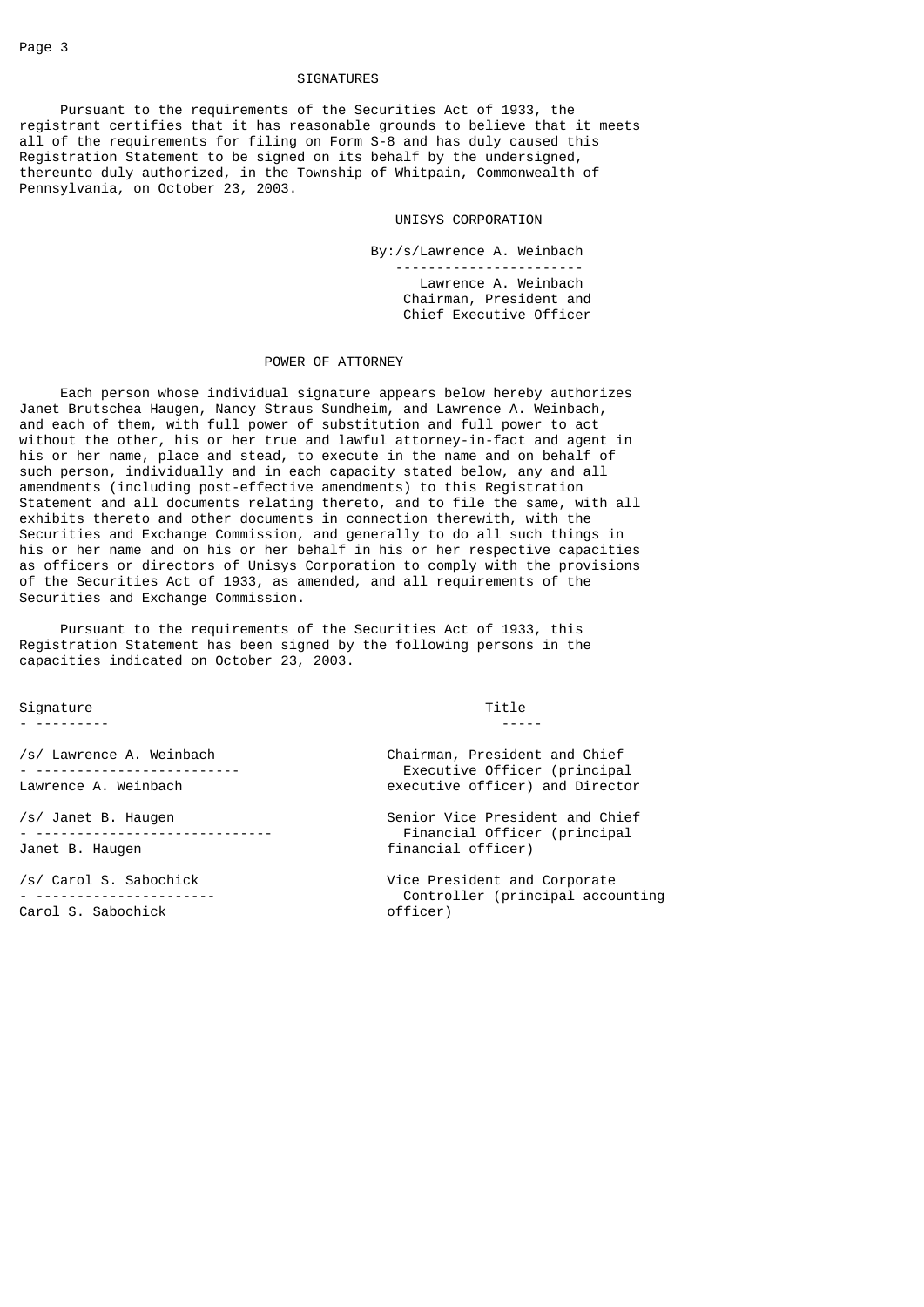# Page 4

| /s/ J.P. Bolduc<br>J.P. Bolduc | Director |
|--------------------------------|----------|
| /s/ James J. Duderstadt        | Director |
| James J. Duderstadt            |          |
| /s/ Henry C. Duques            | Director |
| Henry C. Duques                |          |
| /s/ Denise K. Fletcher         | Director |
| .<br>Denise K. Fletcher        |          |
| /s/ Gail D. Fosler             | Director |
| Gail D. Fosler                 |          |
| /s/ Melvin R. Goodes           | Director |
| Melvin R. Goodes               |          |
| /s/ Edwin A. Huston            | Director |
| Edwin A. Huston                |          |
|                                | Director |
| Kenneth A. Macke               |          |
| /s/ Theodore E. Martin         | Director |
|                                |          |

Theodore E. Martin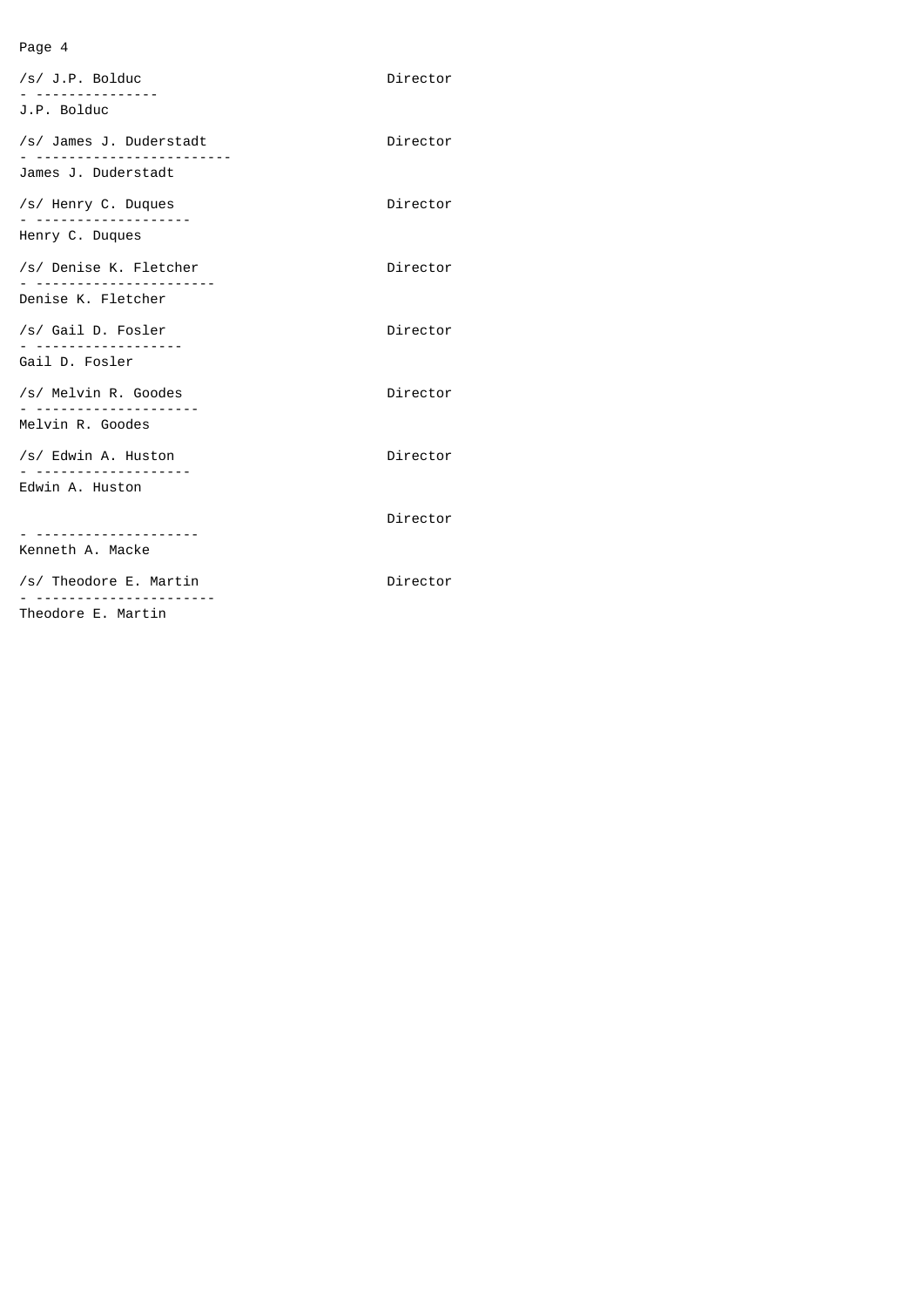# EXHIBIT INDEX

| Exhibit<br>No. |                                                                                                                                     |
|----------------|-------------------------------------------------------------------------------------------------------------------------------------|
| 5              | Opinion of Nancy Straus Sundheim, Esq. as to the legality<br>of the shares of Common Stock covered by the Registration<br>Statement |
| 23.1           | Consent of Ernst & Young LLP, independent auditors                                                                                  |
| 23.2           | Consent of counsel (included in opinion filed as Exhibit 5)                                                                         |
| 24             | Power of Attorney (included on the signature page hereof)                                                                           |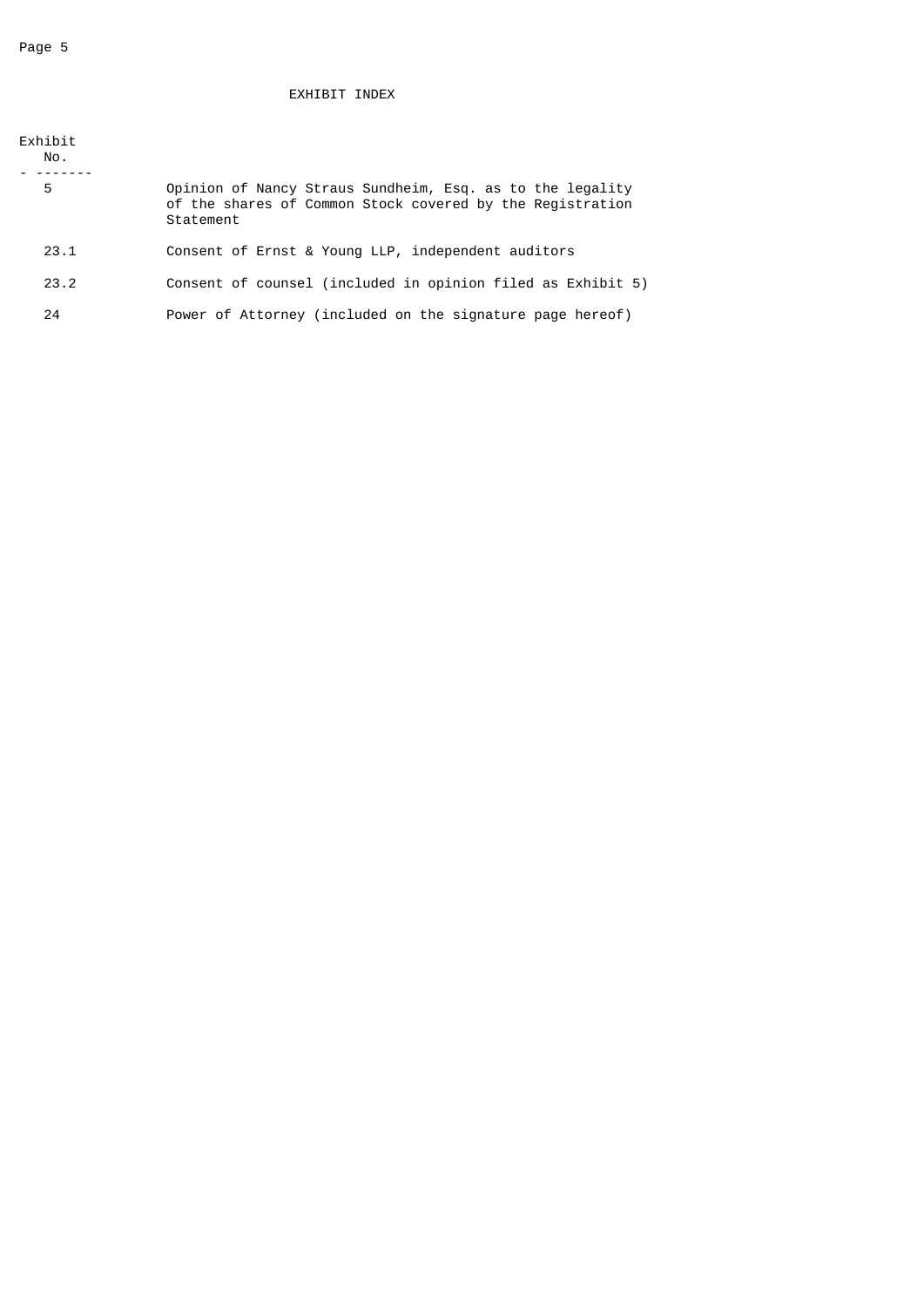October 23, 2003

Unisys Corporation Unisys Way Blue Bell, PA 19424

Re: Unisys Corporation Registration Statement on Form S-8 relating to the Unisys Savings Plan

Ladies and Gentlemen:

I am the Senior Vice President, General Counsel and Secretary of Unisys Corporation, a Delaware corporation (the "Company"), and am rendering this opinion in connection with the registration of an additional 20,000,000 shares (the "Shares") of the Company's Common Stock, par value \$.01 per share, on a registration statement on Form S-8 (the "Registration Statement") filed pursuant to the Securities Act of 1933, as amended (the "Act"). The Shares will be offered and sold pursuant to the Unisys Savings Plan (the "Plan").

I have reviewed the Registration Statement, the Company's Certificate of Incorporation and By-laws and such corporate records and other documents and have made such investigations of law as I have deemed appropriate for purposes of giving the opinion hereinafter expressed.

Based upon the foregoing and subject to the limitations set forth below, I am of the opinion that the Shares will be, when issued in accordance with the terms of the Plan, validly issued, fully paid and non-assessable.

With respect to the opinion set forth above, I have assumed that the consideration to be received by the Company upon the issuance of any Shares will be at least equal to the par value of such Shares.

I hereby consent to the filing of this opinion as Exhibit 5 to the Registration Statement. In giving such consent, I do not thereby admit that I am an expert with respect to any part of the Registration Statement within the meaning of the term "expert" as used in the Act or the rules and regulations issued thereunder.

This opinion is limited to the General Corporation Law of the State of Delaware.

Very truly yours,

Nancy Straus Sundheim